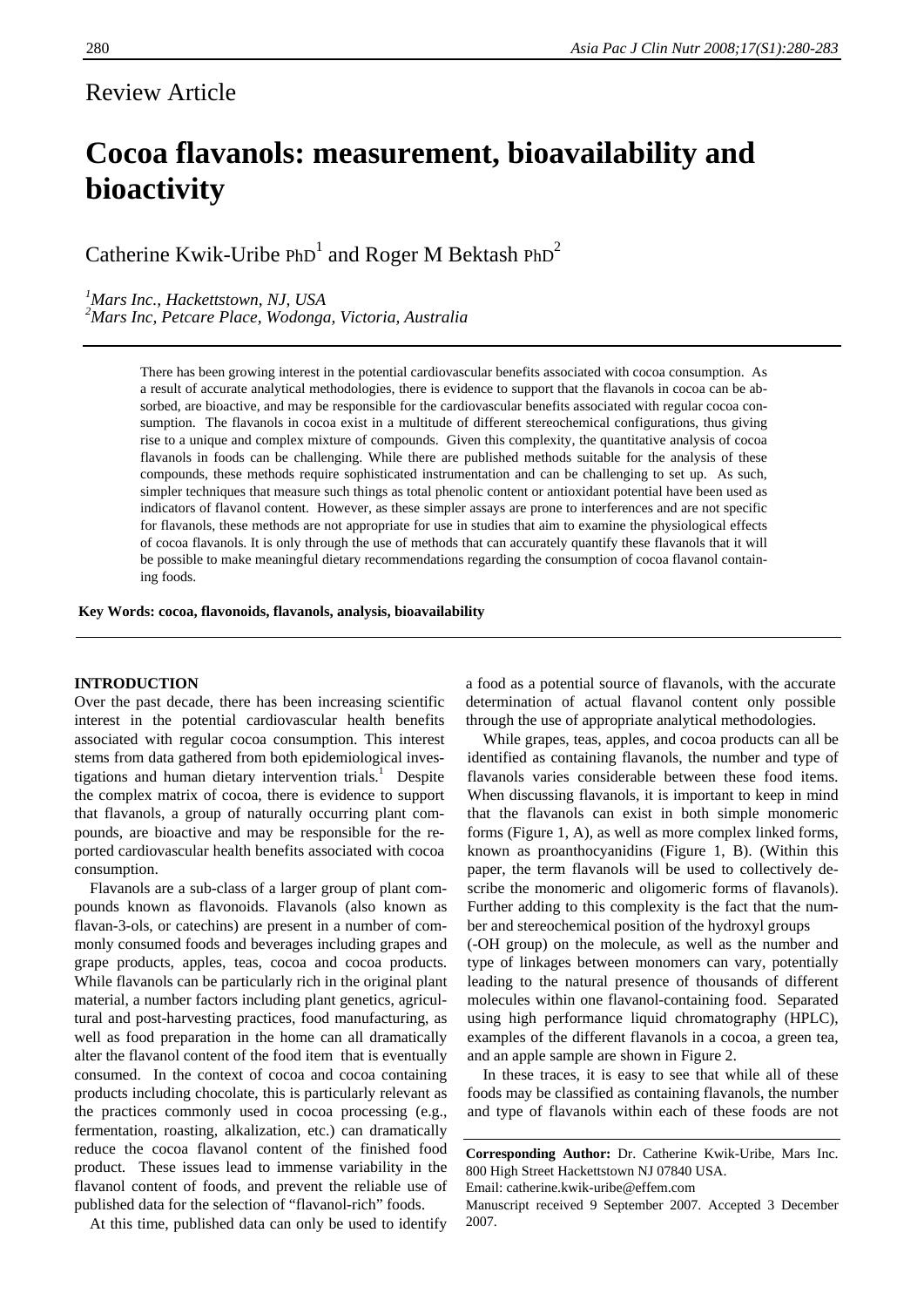

Figure 1. Examples of a (A) flavanol monomer and a (B) flavanol oligomer.

identical. This is interesting from an analytical perspective, as well as a biological perspective as these differences in flavanol composition could be expected to lead to differences in both the bioavailability and physiological effects of the flavanols.

#### **MEASUREMENT OF COCOA FLAVANOLS**

The structural diversity in the flavanols in cocoa makes their analysis quite complex. Analytical separations are typically accomplished utilizing HPLC coupled with ultraviolet/visible spectrophotometry, fluorescence detection, or mass spectrometry. For the flavanol monomers (which in the cocoa seed are predominately (-) epicatechin and to a much lesser extent, (+)-catechin), separations are most typically done using C-18 as the stationary phase (reversed phase HPLC). Reversed phase HPLC has also been utilized for the separation of the flavanol oligomers, but separations for oligomers larger than trimer are typically ineffective. For cocoa, which contains a distinct mixture of flavanol monomers and oligomers, normal phase HPLC has been used most successfully for the separation and quantification of these compounds in cocoa and cocoa containing products. First published in 1993, Rigaud et al.<sup>2</sup> demonstrated the use of normalphase (silica) HPLC for the separation of monomers through heptamers in cocoa seeds (beans) and grape seeds. In 1999, Hammerstone *et al.*<sup>3</sup> further modified this method to achieve the separation and resolution of oli-

gomers with a degree of polymeration of 10 (ie, decamers). Most recently, the monomers and oligomers in cocoa have been separated using normal phase HPLC, but this time employing a diol stationary phase in place of silica.  $\vdash$ This novel modification allows not only for the enhanced resolution of oligomers, but also enables the isolation of oligomeric fractions on a preparative scale.

 Despite the existence of published methods for the analysis of the flavanols in cocoa, these methods are complex and challenging to set up. This analytical complexity has made the use of alternative methods that measure such things as phenolic chemistry (ie, Folin-Ciocalteu) or antioxidant potential (ie, ORAC) appealing. While these assays can provide some details about the chemistry of the molecules within a food product, they are all non-specific for flavanols.

Folin-Ciocalteu is a method with a long history of use. First developed in the early 1900's for the analysis of proteins, this assay has since been developed as a method for determination of total phenolic content. This assay takes advantage of the reducing capacity of phenols. Despite the ease of use and high sensitivity, the fact that any compound within a sample which contains a phenolic group will be detected (ie, reducing sugars, ascorbic acid, amino acids, etc) limits the utility of this method for the specific determination of the flavanols (or flavonoids) in food samples. Although this method has been modified over the years to deal with potential interferences and has even been adapted for use with biological samples, the non-specific nature of this method will always prohibit its use in situations where (flavanol) specific information is required.

ORAC, which stands for Oxygen-Radical Absorbance Capacity, is another assay that has gained increasing popularity over the years. As its name implies, this assay measures the ability of a compound or group of compounds to "absorb" or quench oxygen radicals, and is among a larger group of assays that has been developed to provide information on the antioxidant potential of foods. Like the Folin assay, this assay does provide information regarding the chemical nature of a sample, and like the Folin assay, it is non-specific for flavanols (flavonoids) and is prone to interferences. In addition to the simplicity and convenience offered by antioxidant assays, the appeal of these antioxidant measures is also the fact that there are many published papers in the scientific literature which suggest that the potential health benefits of flavanol (flavonoid) containing foods relates to their ability to act as antioxidants *in vivo*. Thus, a measurement of the *in vitro* antioxidant potential has often been used to support arguments that compounds with strong antioxidant capacity *in vitro* are likely to be strong antioxidants *in vivo*, and thus "good for your health". In recent years, the function of flavonoids as antioxidants has been brought into question.<sup>5</sup> Furthermore, it is well established that the flavanols in foods, upon consumption, are subjected to extensive biotransformation *in vivo*, resulting in a variety of *O*methylated, *O*-glucuronidated, and *O*-sulfated metabolites with markedly reduced "antioxidant" capacity. Given this, it is perhaps not too surprising then that the vascular effects observed following the consumption of cocoa flavanols have been shown to occur without concomitant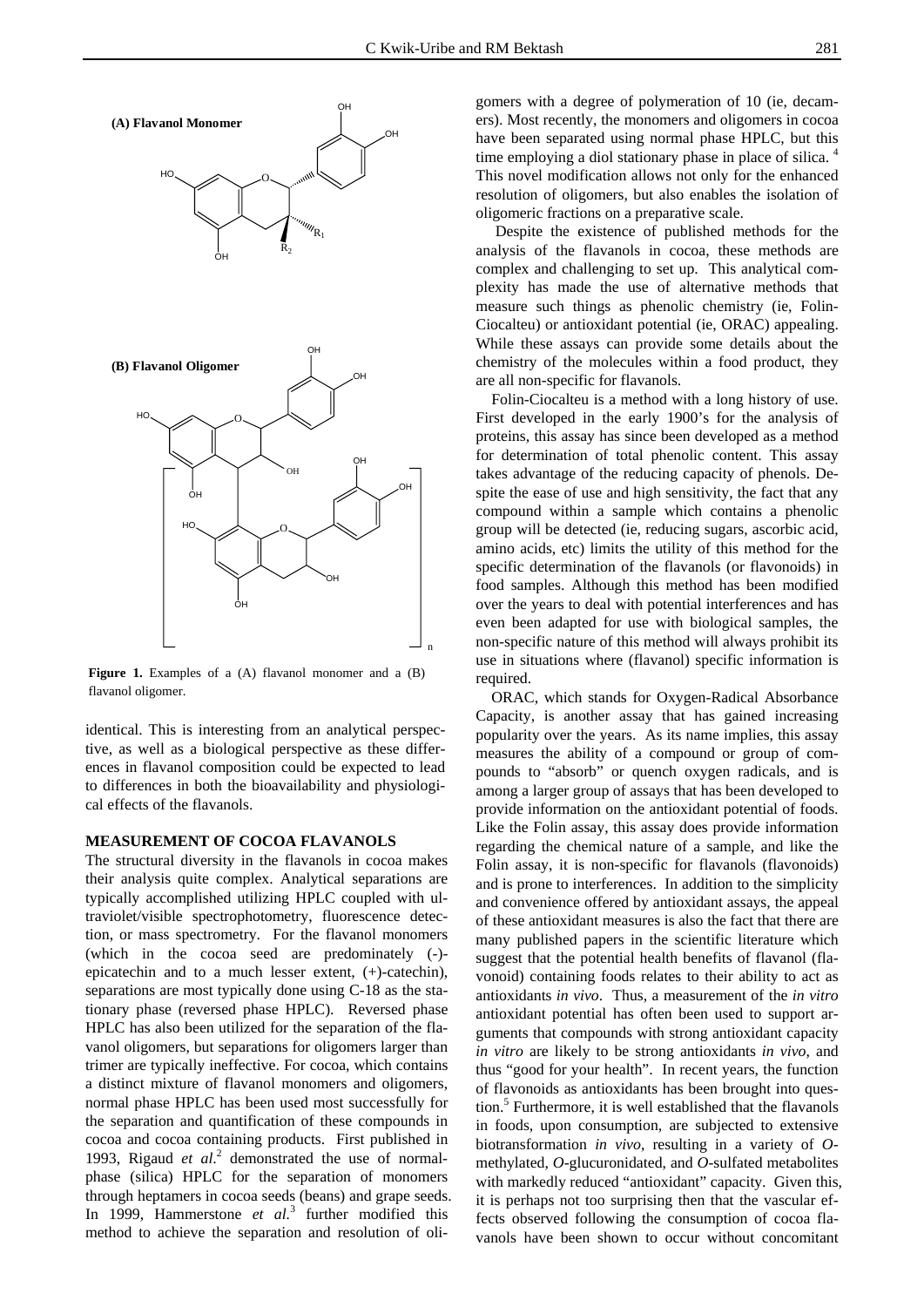

**Figure 2.** Sample HPLC traces of (a) cocoa, (b) green tea, and (c) apple.

changes in established markers of oxidative stress and damage.<sup>6,7</sup>

#### *Bioavailability of Cocoa Flavanols*

In order to establish a causal relationship between the consumption of cocoa flavanols and specific physiological effects, it is critical not only to establish that the food product which is consumed contains cocoa flavanols, but it is also critical to establish that these compounds are absorbed into the circulation. Since the early 1990's, several groups have examined the bioavailability and metabolism of cocoa flavanols. $8-10$  From these studies, it is clear that the flavanols in cocoa products are absorbed and do enter the circulation. While the acidic environment of the stomach was initially thought to degrade the flavanol oligomers in cocoa, it has been shown that little to no degradation of flavanol oligomers occurs in the stomach and that the flavanol monomers and flavanol oligomers from cocoa reach the upper intestine intact.<sup>11</sup> Once in the upper intestine, the flavanol monomers and dimers can be absorbed, and have been shown to begin to appear in plasma within 30 minutes to one hour postconsumption.<sup>8,10</sup> The flavanol monomers have been shown to undergo extensive metabolism, with biotransformation initiated within the enterocyte and carried on by enzymes located predominantly in the liver and kidney. This extensive metabolism gives rise to a range of *O*methylated, *O*-glucuronidated, and *O-*sulfated flavanol derivatives in plasma. While the bioavailability and kinetics of absorption can be affected by product matrix, the total concentration of flavanol metabolites has been shown to achieve a concentration of 1-2 μM level in plasma following the consumption of a flavanolcontaining cocoa beverage. $11$  In contrast, the dimers in cocoa have only been detected in plasma in the 40 nM range.<sup>12</sup> This is likely an underestimation of their concentration in plasma as the gaps in our knowledge regarding the biotransformation of these oligomeric compounds and the lack of available analytical standards have prevented the development of suitable methods for their analysis. Despite their presence in cocoa, oligomers larger than dimers have not been detected in human plasma following the consumption of flavanol (oligomer) containing cocoa products, suggesting that the monomers and dimers are the predominate flavanols in cocoa that are absorbed intact from the upper intestine.

The flavanol monomers and flavanol oligomers that are not absorbed in the small intestine travel to and are metabolized by colonic microflora within the large intestine. Once within the large intestine, the flavanols are metabolized by the microflora to produce a wide range of simple phenolic acids. A feeding study in humans found that the majority of the phenolic acid metabolites could be detected in human urine within 9 hours post-consumption of a flavanol-containing dark chocolate, with some of the highest concentrations of these phenolic acids detected in urine 24-48 hrs after the consumption of the chocolate.<sup>13</sup> Thus, it is possible to speculate that the flavanols and flavanol metabolites absorbed from both the upper and lower intestinal tracts may work in an additive or synergistic manner within the body to support cardiovascular health.

#### *Bioactivity of Cocoa Flavanols*

Data from epidemiological studies have found an inverse correlation between the consumption of flavanol containing foods, including cocoa, and the risk of cardiovascular diseases.<sup>1</sup> The findings of these epidemiological investigations have been substantiated in part by human dietary intervention trials with flavanol-containing cocoa products. A comprehensive review of the findings from all of the published studies on cocoa is beyond the scope of this article; however, in the context of cardiovascular health, it is notable that among these intervention studies, several have shown that the consumption of cocoa flavanols can improve insulin sensitivity, vascular function, and blood pressure, as well as attenuate platelet reactivity.<sup>1</sup> While the mechanisms underlying these effects are still under investigation, there are multiple lines of evidence which suggest that the modulation of nitric oxide concentrations by flavanols is central to their physiological effects, and this modulation may underlie the cardiovascular health benefits associated with the consumption of cocoa.<sup>14</sup>

#### **SUMMARY**

Data from epidemiological studies, and data from dietary intervention trials provide support for the concept that the flavanols in cocoa may offer cardiovascular health benefits, and may even be cardioprotective. Additional clinical investigations are needed to clearly identify the efficacy (and safety) of these flavanols. While the accurate analysis of cocoa flavanols in foods is inherently complex, these analytical characterisations are essential in order to establish a causal relationship between the consumption of cocoa flavanol containing foods and cardiovascular health benefits. Furthermore, it is only through this level of analytical investment that it will be possible to execute welldesigned studies that will enable the development of